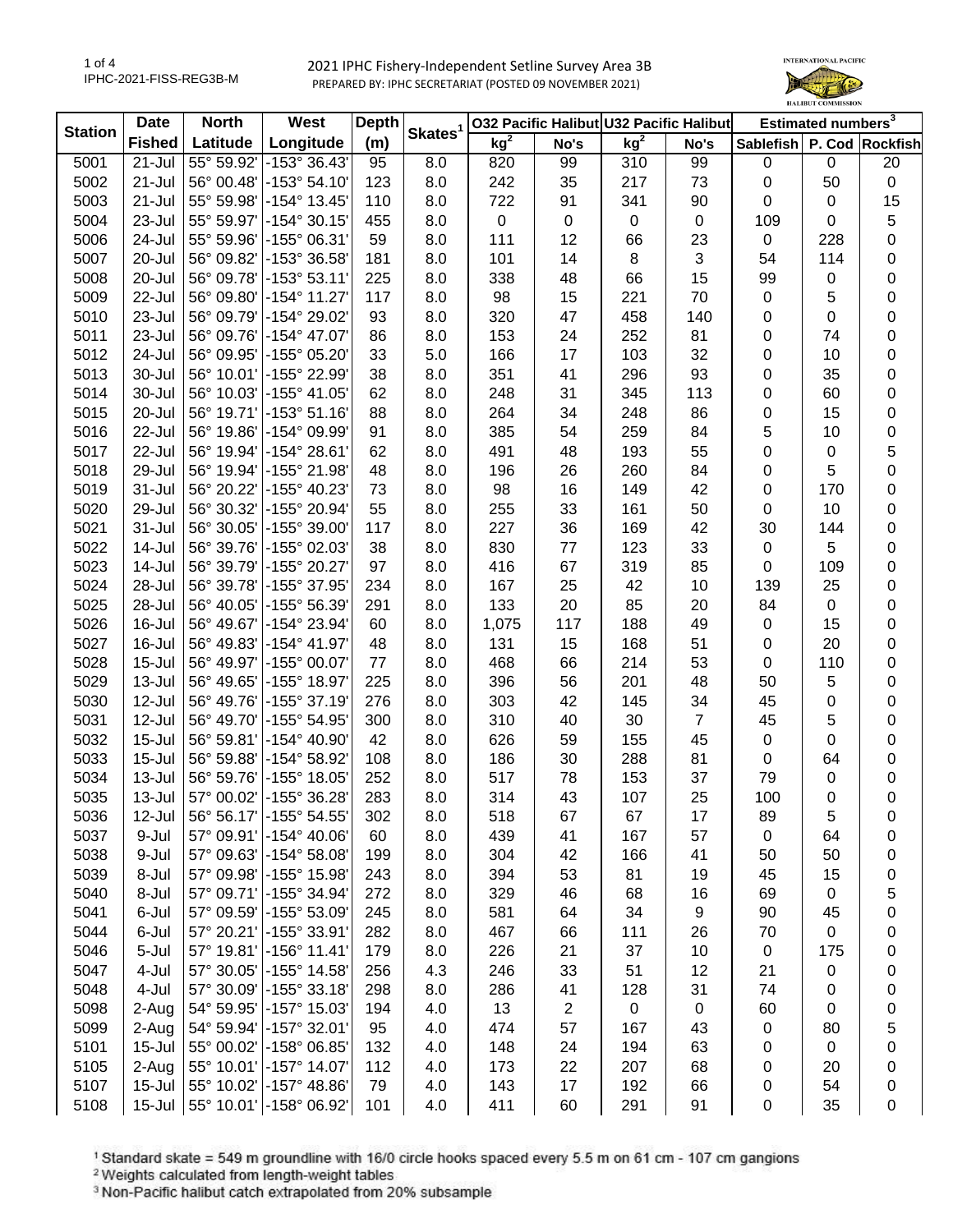2 of 4 IPHC-2021-FISS-REG3B-M

 2021 IPHC Fishery-Independent Setline Survey Area 3B PREPARED BY: IPHC SECRETARIAT (POSTED 09 NOVEMBER 2021)



| <b>Station</b> | <b>Date</b>   | <b>North</b> | West                               | <b>Depth</b> |                     |                 |                | 032 Pacific Halibut U32 Pacific Halibut |                | Estimated numbers <sup>3</sup> |             |                  |
|----------------|---------------|--------------|------------------------------------|--------------|---------------------|-----------------|----------------|-----------------------------------------|----------------|--------------------------------|-------------|------------------|
|                | <b>Fished</b> | Latitude     | Longitude                          | (m)          | Skates <sup>1</sup> | kg <sup>2</sup> | No's           | kg <sup>2</sup>                         | No's           | Sablefish P. Cod Rockfish      |             |                  |
| 5109           | $3-Aug$       | 55° 20.01'   | -156° 38.81'                       | 121          | 4.0                 | 122             | 16             | 149                                     | 49             | 0                              | 125         | $\mathbf 0$      |
| 5110           | 3-Aug         | 55° 20.03'   | $-156^{\circ} 56.02^{\circ}$       | 90           | 4.0                 | 177             | 25             | 178                                     | 62             | 0                              | 94          | $\pmb{0}$        |
| 5113           | $15 -$ Jul    | 55° 19.94'   | $-157^{\circ}$ 48.98               | 80           | 4.0                 | 137             | 15             | 187                                     | 63             | 0                              | 55          | $\pmb{0}$        |
| 5115           | 31-Jul        | 55° 19.98'   | -158° 23.96'                       | 146          | 4.0                 | 25              | 4              | 21                                      | $\overline{7}$ | 40                             | 15          | $\boldsymbol{0}$ |
| 5117           | 16-Jul        | 55° 29.93'   | -156° 55.03'                       | 90           | 4.0                 | 829             | 93             | 276                                     | 81             | 0                              | 5           | 15               |
| 5118           | 16-Jul        | 55° 29.99'   | -157° 13.14'                       | 88           | 4.1                 | 341             | 32             | 188                                     | 60             | 0                              | 111         | $\pmb{0}$        |
| 5119           | 1-Aug         | 55° 30.00'   | -157° 31.01'                       | 93           | 4.0                 | 95              | 14             | 285                                     | 87             | 0                              | 5           | 0                |
| 5120           | 1-Aug         | 55° 30.01'   | -157° 48.09'                       | 95           | 4.0                 | 110             | 17             | 208                                     | 69             | 0                              | 30          | $\pmb{0}$        |
| 5121           | 31-Jul        | 55° 29.98'   | $-158°05.98'$                      | 128          | 4.1                 | 22              | 4              | 25                                      | 8              | 61                             | 0           | $\pmb{0}$        |
| 5123           | 16-Jul        | 55° 40.00'   | -156° 54.97′                       | 90           | 4.0                 | 290             | 36             | 213                                     | 75             | 0                              | 40          | $\pmb{0}$        |
| 5124           | 16-Jul        | 55° 40.03'   | -157° 12.99′                       | 86           | 4.1                 | 19              | 3              | 85                                      | 31             | 0                              | 91          | $\pmb{0}$        |
| 5126           | 1-Aug         | 55° 40.01'   | -157° 47.84'                       | 134          | 4.0                 | 29              | 5              | 50                                      | 14             | 54                             | 20          | $\pmb{0}$        |
| 5127           | 31-Jul        | 55° 39.99'   | -158° 05.88'                       | 128          | 4.0                 | 47              | 8              | 94                                      | 24             | 20                             | 10          | $\pmb{0}$        |
| 5131           | 14-Jul        | 55° 50.01'   | -157° 30.06'                       | 101          | 4.0                 | 124             | 18             | 171                                     | 54             | 0                              | 50          | $\pmb{0}$        |
| 5132           | 14-Jul        | 55° 50.00'   | $\,$ -157° 48.05'                  | 121          | 4.0                 | 166             | 27             | 262                                     | 76             | 0                              | 5           | $\pmb{0}$        |
| 5135           | 14-Jul        | 55° 59.98'   | -157° 28.99'                       | 112          | 4.0                 | 209             | 35             | 379                                     | 111            | 5                              | 10          | 0                |
| 5136           | 14-Jul        | 56° 00.06'   | -157° 46.97'                       | 126          | 4.0                 | 88              | 15             | 172                                     | 49             | 0                              | 15          | 0                |
| 5137           | 22-Jul        | 56° 00.02'   | -158° 04.97'                       | 82           | 4.0                 | 304             | 31             | 196                                     | 65             | 0                              | 35          | 0                |
| 5138           | $13 -$ Jul    | 56° 09.96'   | -157° 47.01'                       | 152          | 4.1                 | 328             | 37             | 79                                      | 20             | 0                              | 56          | $\pmb{0}$        |
| 5139           | $13 -$ Jul    | 56° 10.01'   | -158° 04.93'                       | 59           | 4.0                 | 346             | 32             | 98                                      | 32             | 0                              | 35          | 0                |
| 5140           | 13-Jul        | 56° 20.01'   | -158° 04.00'                       | 66           | 3.9                 | 531             | 45             | 72                                      | 22             | 0                              | 5           | 0                |
| 5141           | 5-Jun         | 54° 30.01'   | -159° 00.24'                       | 278          | 4.0                 | 17              | 2              | $\overline{4}$                          | $\mathbf{1}$   | 54                             | 0           | $\pmb{0}$        |
| 5142           | 5-Jun         | 54° 30.01'   | -159° 17.09'                       | 143          | 4.0                 | 53              | 9              | 61                                      | 17             | 5                              | 50          | $\pmb{0}$        |
| 5143           | 5-Jun         | 54° 29.99'   | -159° 34.02'                       | 113          | 4.0                 | 501             | 60             | 229                                     | 60             | 0                              | 10          | $\pmb{0}$        |
| 5144           | 6-Jun         | 54° 30.06'   | -159° 50.99'                       | 117          | 4.0                 | 63              | 11             | 174                                     | 48             | 0                              | 5           | $\pmb{0}$        |
| 5146           | 4-Jun         |              | 54° 40.06' - 158° 25.02'           | 199          | 4.0                 | 33              | 5              | 31                                      | $\overline{7}$ | 94                             | 30          | $\pmb{0}$        |
| 5147           | 4-Jun         |              | 54° 40.01' - 158° 42.06'           | 104          | 4.0                 | 307             | 43             | 146                                     | 40             | 0                              | 50          | 25               |
| 5151           | 6-Jun         |              | 54° 40.01' - 159° 52.05'           | 75           | 4.0                 | 571             | 64             | 156                                     | 42             | 0                              | 5           | $\boldsymbol{0}$ |
| 5152           | 6-Jun         | 54° 40.01'   | -160° 09.02'                       | 90           | 4.0                 | 202             | 29             | 268                                     | 69             | 0                              | 0           | $\pmb{0}$        |
| 5155           | 4-Jun         | 54° 49.89'   | -158° 42.00'                       | 99           | 4.0                 | 243             | 37             | 194                                     | 53             | 0                              | 15          | $\pmb{0}$        |
| 5157           | 7-Jun         | 54° 50.05'   | -159° 51.97′                       | 53           | 4.0                 | 64              | 7              | 49                                      | 15             | 0                              | 104         | $\pmb{0}$        |
| 5158           | 8-Jun         | 54° 50.02'   | -160° 08.95'                       | 69           | 4.0                 | 167             | 18             | 85                                      | 21             | 0                              | 20          | $\pmb{0}$        |
| 5159           | 8-Jun         | 54° 50.01'   | -160° 26.01'                       | 84           | 3.9                 | 86              | 13             | 125                                     | 33             | 0                              | 34          | 0                |
| 5163           | 3-Jun         |              | 55° 00.00' -159° 17.09'            | 42           | 4.0                 | 501             | 36             | 82                                      | 23             | 0                              | 45          | $\boldsymbol{0}$ |
| 5164           |               |              | 20-Jun 55° 00.06' -160° 26.99'     | 117          | 4.0                 | 103             | 18             | 158                                     | 42             | 5                              | 10          | 0                |
| 5165           | 20-Jun        |              | 55° 00.04' - 160° 43.99'           | 88           | 4.0                 | 243             | 32             | 125                                     | 35             | 0                              | 10          | 0                |
| 5166           | 3-Jun         | 55° 10.01'   | -158° 24.20'                       | 185          | 3.9                 | 99              | 12             | $\mathbf 0$                             | 0              | 59                             | 0           | 0                |
| 5167           | 3-Jun         | 55° 10.03'   | -158° 42.07'                       | 203          | 4.0                 | 172             | 22             | 49                                      | 12             | 35                             | 0           | 0                |
| 5172           | 28-Jun        | 55° 20.08'   | -159° 17.02'                       | 177          | 4.0                 | 127             | 22             | 129                                     | 31             | 30                             | 0           | 0                |
| 5175           | 28-Jun        | 55° 30.01'   | -158° 41.01'                       | 161          | 4.0                 | 60              | $\overline{7}$ | 24                                      | 6              | 60                             | 0           | 0                |
| 5177           | 28-Jun        | 55° 29.99'   | -159° 17.00'                       | 121          | 3.9                 | 105             | 18             | 148                                     | 40             | 5                              | 29          | 0                |
| 5178           | 26-Jun        |              | 55° 30.00' - 159° 34.08'           | 166          | 4.0                 | 116             | 17             | 63                                      | 15             | 10                             | $\mathbf 0$ | 0                |
| 5179           | 26-Jun        |              | 55° 30.08' - 159° 51.95'           | 168          | 4.0                 | 227             | 34             | 155                                     | 37             | 15                             | 35          | 0                |
| 5181           | 27-Jun        |              | 55° 39.99' - 158° 59.01'           | 150          | 4.0                 | 189             | 29             | 159                                     | 40             | 20                             | 15          | 0                |
| 5182           | 27-Jun        |              | 55° 40.05'   -159° 17.08'          | 104          | 4.0                 | 93              | 13             | 130                                     | 37             | 0                              | 25          | 0                |
| 5183           | 26-Jun        |              | 55° 40.12'   -159° 52.02'          | 130          | 4.0                 | 187             | 20             | 122                                     | 33             | 0                              | 45          | 0                |
| 5185           |               |              | 27-Jun   55° 50.07'   -159° 17.07' | 53           | 4.0                 | 156             | 17             | $77 \,$                                 | 24             | 0                              | 20          | 0                |
| 5187           |               |              | 15-Jun   54° 00.03'   -163° 31.99' | 104          | 4.0                 | 15              | 2              | 68                                      | 19             | 0                              | 168         | 0                |
| 5188           |               |              | 14-Jun 54° 00.12' -163° 49.10'     | 93           | 4.0                 | 47              | 8              | 98                                      | 28             | 0                              | 54          | 0                |
| 5193           |               |              | 14-Jun   54° 10.00' - 163° 50.02'  | 90           | 4.0                 | 36              | $\overline{7}$ | 106                                     | 27             | 0                              | 59          | 0                |

<sup>1</sup> Standard skate = 549 m groundline with 16/0 circle hooks spaced every 5.5 m on 61 cm - 107 cm gangions <sup>2</sup> Weights calculated from length-weight tables

<sup>3</sup> Non-Pacific halibut catch extrapolated from 20% subsample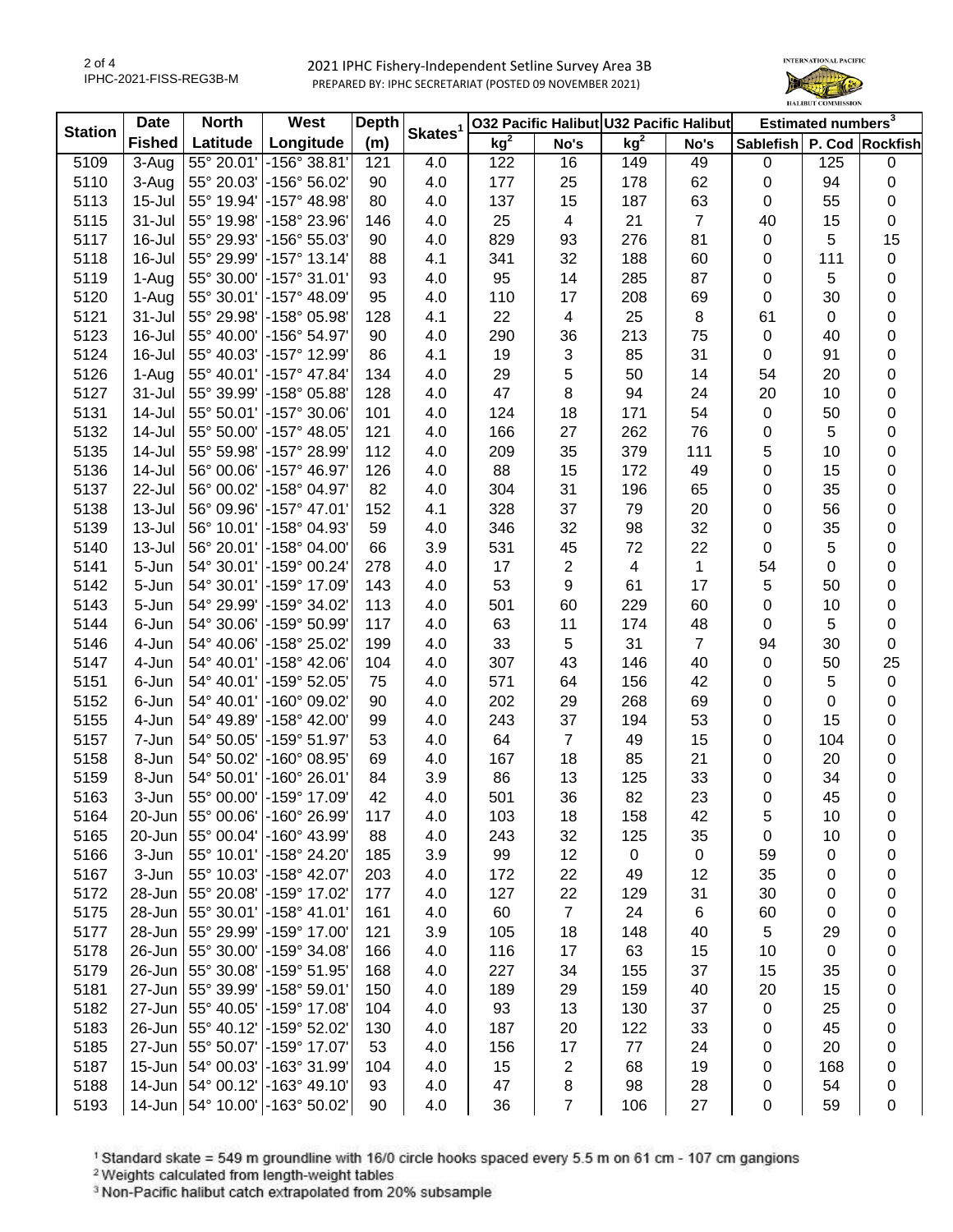2021 IPHC Fishery-Independent Setline Survey Area 3B PREPARED BY: IPHC SECRETARIAT (POSTED 09 NOVEMBER 2021)



| <b>Station</b> | <b>North</b><br><b>Date</b> |                              | West                                 | <b>Depth</b> | Skates <sup>1</sup> | 032 Pacific Halibut U32 Pacific Halibut |                |                 |                          | Estimated numbers <sup>3</sup> |                  |           |
|----------------|-----------------------------|------------------------------|--------------------------------------|--------------|---------------------|-----------------------------------------|----------------|-----------------|--------------------------|--------------------------------|------------------|-----------|
|                | <b>Fished</b>               | Latitude                     | Longitude                            | (m)          |                     | kg <sup>2</sup>                         | No's           | kg <sup>2</sup> | No's                     | Sablefish P. Cod Rockfish      |                  |           |
| 5196           | 22-Jun                      | 54° 20.02'                   | $-160^{\circ}$ 43.11                 | 106          | 4.0                 | 91                                      | 12             | 82              | 20                       | 35                             | 74               | 0         |
| 5198           | 22-Jun                      | 54° 20.01'                   | -161° 17.19'                         | 106          | 4.0                 | 87                                      | 12             | 66              | 18                       | 5                              | 69               | 0         |
| 5201           | 16-Jun                      | 54° 20.12'                   | -162° 08.99'                         | 59           | 4.0                 | 612                                     | 47             | 104             | 29                       | 0                              | 40               | 0         |
| 5209           | 22-Jun                      | 54° 30.02'                   | $-161°$ 18.09'                       | 119          | 4.0                 | 53                                      | 9              | 86              | 22                       | 15                             | 0                | 0         |
| 5210           | 16-Jun                      | 54° 30.04'                   | $-161°35.04'$                        | 68           | 4.0                 | 330                                     | 36             | 150             | 43                       | $\pmb{0}$                      | 5                | 0         |
| 5214           | 13-Jun                      | $ 54^{\circ} 30.01^{\circ} $ | $-163°$ 18.06'                       | 71           | 4.0                 | 110                                     | 15             | 105             | 28                       | 0                              | 25               | 0         |
| 5215           | 13-Jun                      | 54° 30.02'                   | -163° 35.12'                         | 95           | 4.0                 | 42                                      | 4              | 79              | 22                       | 0                              | 50               | 0         |
| 5220           | 21-Jun                      | $ 54^{\circ} 40.05^{\circ} $ | $-161°01.07'$                        | 91           | 4.0                 | 206                                     | 30             | 143             | 36                       | 0                              | 5                | 0         |
| 5221           | 21-Jun                      | $ 54^{\circ} 40.05^{\circ} $ | $-161°$ 18.01                        | 137          | 4.0                 | 112                                     | 18             | 182             | 49                       | 0                              | 5                | 0         |
| 5223           | 23-Jun                      | $ 54^{\circ} 40.03^{\circ} $ | $-161°53.14$                         | 77           | 4.0                 | 358                                     | 42             | 166             | 46                       | $\mathbf 0$                    | 10               | 5         |
| 5224           | 12-Jun                      | 54° 40.05'                   | -162° 43.99'                         | 88           | 4.0                 | 38                                      | 5              | 93              | 27                       | $\pmb{0}$                      | 45               | $\pmb{0}$ |
| 5226           | 21-Jun                      | 54° 50.05'                   | $-161°01.06'$                        | 104          | 4.0                 | 46                                      | 8              | 169             | 46                       | $\pmb{0}$                      | $\mathbf 0$      | 0         |
| 5228           | 23-Jun                      | 54° 50.00'                   | $-161°36.05'$                        | 82           | 3.9                 | 320                                     | 20             | 32              | 10                       | $\pmb{0}$                      | 29               | 0         |
| 5230           | 12-Jun                      | 54° 50.03'                   | $-163°03.11'$                        | 82           | 4.0                 | 133                                     | 14             | 55              | 16                       | $\pmb{0}$                      | 35               | 0         |
| 5236           | 4-Aug                       | 55° 30.03'                   | $-155^{\circ}$ 45.03                 | 216          | 4.0                 | $\pmb{0}$                               | 0              | 6               | 2                        | 20                             | 0                | 0         |
| 5237           | 4-Aug                       | 55° 30.00'                   | -156° 03.03                          | 199          | 4.0                 | 0                                       | 0              | 6               | $\overline{\mathbf{c}}$  | 74                             | 0                | 0         |
| 5238           | 4-Aug                       | 55° 30.08'                   | $-156^{\circ}$ 20.01                 | 214          | 2.7                 | 111                                     | 13             | 4               | 1                        | 71                             | 0                | 0         |
| 5239           | 5-Aug                       | 55° 39.99'                   | -155° 25.90'                         | 181          | 4.0                 | 25                                      | 3              | $\overline{2}$  | 1                        | 20                             | 20               | 0         |
| 5242           | 17-Jul                      | 55° 40.03'                   | -156° 18.88'                         | 254          | 4.0                 | 196                                     | 25             | 17              | 4                        | 30                             | 0                | 0         |
| 5247           | 17-Jul                      | 55° 49.94'                   | -156° 18.69'                         | 240          | 4.0                 | 82                                      | 12             | 47              | 11                       | 30                             | 5                | 0         |
| 5248           | 17-Jul                      | 55° 49.97'                   | -156° 36.04'                         | 227          | 4.0                 | 82                                      | 12             | 20              | 5                        | 20                             | 10               | 0         |
| 5249           | 17-Jul                      | 55° 50.05'                   | -156° 53.99'                         | 134          | 3.9                 | 75                                      | 13             | 86              | 27                       | $\pmb{0}$                      | 49               | 0         |
| 5250           | 18-Jul                      | 56° 00.01'                   | -155° 42.07'                         | 48           | 4.0                 | 209                                     | 29             | 144             | 45                       | 0                              | 30               | 0         |
| 5251           | 18-Jul                      | 55° 59.99'                   | $-156^{\circ}$ 00.01                 | 75           | 4.0                 | 87                                      | 13             | 117             | 38                       | $\pmb{0}$                      | 94               | 0         |
| 5252           | 18-Jul                      | 56° 00.09'                   | -156° 17.99'                         | 212          | 4.0                 | 87                                      | 11             | $\pmb{0}$       | $\mathbf 0$              | 40                             | 10               | 0         |
| 5254           | 24-Jul                      | 55° 59.95'                   | -157° 10.98'                         | 112          | 3.9                 | 148                                     | 25             | 267             | 84                       | $\mathbf 0$                    | 44               | 0         |
| 5256           | 18-Jul                      | 56° 09.92'                   | -156° 16.97'                         | 229          | 4.0                 | 124                                     | 17             | 29              | $\overline{7}$           | 50                             | 35               | 0         |
| 5258           | 24-Jul                      | 56° 09.96'                   | -156° 52.99'                         | 80           | 4.0                 | 5                                       | 1              | 130             | 51                       | $\mathsf 0$                    | 80               | 0         |
| 5262           | 26-Jul                      | 56° 20.02'                   | -156° 15.86'                         | 280          | 4.0                 | 63                                      | 9              | 16              | $\overline{\mathcal{A}}$ | 59                             | $\mathbf 0$      | 0         |
| 5265           | 23-Jul                      | 56° 20.02'                   | $-157^{\circ}$ 10.07                 | 168          | 4.0                 | 331                                     | 52             | 151             | 41                       | $\overline{5}$                 | 35               | 0         |
| 5266           | 23-Jul                      | 56° 19.97'                   | -157° 28.03'                         | 68           | 4.0                 | 357                                     | 33             | 106             | 35                       | $\pmb{0}$                      | 5                | 0         |
| 5267           | 23-Jul                      | 56° 20.05'                   | -157° 45.97'                         | 51           | 4.0                 | 364                                     | 39             | 221             | 64                       | $\pmb{0}$                      | 30               | 0         |
| 5268           | 26-Jul                      | 56° 30.35'                   | -155° 57.02'                         | 243          | 4.0                 | 46                                      | $\overline{7}$ | 9               | 2                        | 40                             | 0                | 0         |
| 5269           | 26-Jul                      | 56° 29.99'                   | -156° 14.86'                         | 262          | 4.0                 | 38                                      | 5              | $\overline{4}$  | 1                        | 45                             | 5                | 0         |
| 5270           | 25-Jul                      |                              | 56° 29.97'   -156° 33.02'            | 192          | 4.0                 | 83                                      | 12             | 17              | 4                        | 20                             | 5                | 0         |
| 5271           | 25-Jul                      | 56° 29.95'                   | $-156^{\circ} 51.05'$                | 95           | 4.0                 | 290                                     | 30             | 197             | 58                       | $\pmb{0}$                      | 54               | 0         |
| 5272           | 23-Jul                      | 56° 30.07'                   | -157° 28.03'                         | 148          | 4.0                 | 135                                     | 17             | 60              | 17                       | 0                              | 55               | 0         |
| 5273           | 26-Jul                      | 56° 39.99'                   | $-156^{\circ}$ 14.05'                | 210          | 4.0                 | 161                                     | 20             | 56              | 14                       | 10                             | 5                | 0         |
| 5274           | 25-Jul                      | 56° 39.97'                   | -156° 32.05'                         | 152          | 4.0                 | 279                                     | 38             | 159             | 47                       | 5                              | 30               | 0         |
| 5278           | 27-Jul                      | 56° 49.97'                   | -156° 32.05'                         | 112          | 4.0                 | 243                                     | 22             | 63              | 19                       | 0                              | 160              | 0         |
| 5280           | 27-Jul                      | 56° 59.98'                   | -156° 13.02'                         | 152          | 4.0                 | 85                                      | 10             | 21              | 6                        | 5                              | 90               | 0         |
| 5501           | 29-Jun                      | 55° 40.19'                   | -154° 12.99'                         | 543          | 8.0                 | $\pmb{0}$                               | 0              | 0               | 0                        | 119                            | $\boldsymbol{0}$ | 25        |
| 5503           | 29-Jul                      | 56° 20.07'                   | $-155^{\circ}$ 05.46'                | 27           | 4.0                 |                                         |                |                 | 29                       |                                |                  |           |
|                | 19-Jul                      | 56° 19.91'                   | -153° 35.98'                         |              |                     | 532                                     | 46             | 103             |                          | $\pmb{0}$                      | 0                | 0         |
| 5504           |                             |                              |                                      | 69           | 8.0                 | 618                                     | 61             | 217             | 67                       | 0                              | 0                | 0         |
| 5505           | 14-Jul                      | 56° 29.82'                   | -155° 03.01'                         | 29           | 8.0                 | 599                                     | 53             | 87              | 23                       | 0                              | 0                | 0         |
| 5507           | 19-Jul                      | 56° 29.76'                   | -153° 51.23'<br>$-154^{\circ}$ 43.61 | 35           | 8.0                 | 1,070                                   | 73             | 29              | 8                        | 0                              | 5                | 0         |
| 5508           | 16-Jul                      | 56° 39.97'                   |                                      | 27           | 8.0                 | 573                                     | 53             | 62              | 17                       | 0                              | $\boldsymbol{0}$ | 0         |
| 5510           | 5-Jul                       | 57° 29.59'                   | $-155^{\circ} 51.45'$                | 37           | 8.0                 | 343                                     | 36             | 154             | 48                       | 0                              | 30               | 0         |
| 5512           | 4-Jul                       | 57° 40.15'                   | -155° 33.03'                         | 57           | 8.0                 | 367                                     | 50             | 191             | 51                       | 0                              | 45               | 0         |
| 5516           | 5-Aug                       |                              | 55° 39.98' - 155° 08.03'             | 494          | 4.0                 | $\pmb{0}$                               | 0              | $\pmb{0}$       | $\pmb{0}$                | 64                             | $\boldsymbol{0}$ | 0         |

<sup>1</sup> Standard skate = 549 m groundline with 16/0 circle hooks spaced every 5.5 m on 61 cm - 107 cm gangions <sup>2</sup> Weights calculated from length-weight tables

<sup>3</sup> Non-Pacific halibut catch extrapolated from 20% subsample